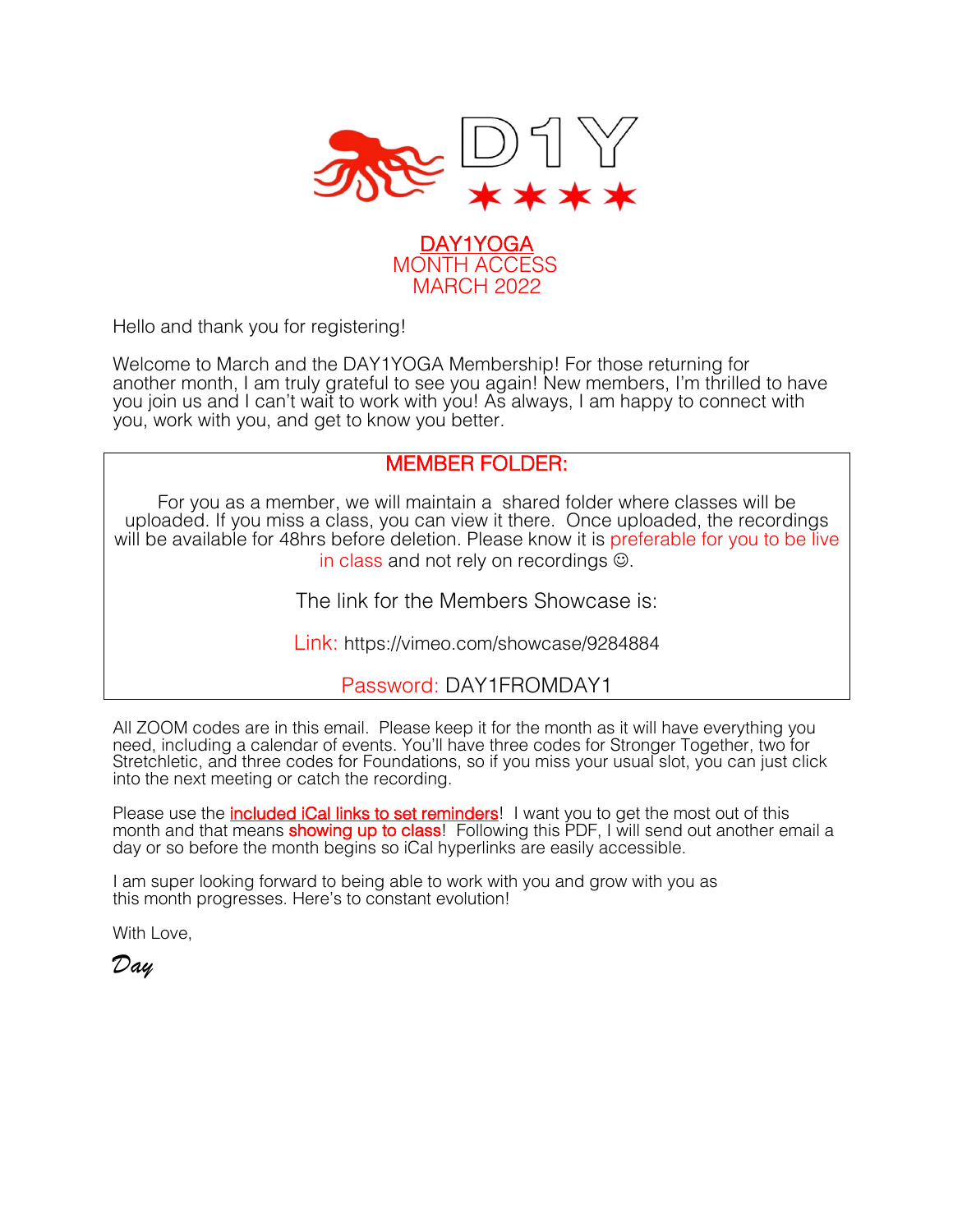

#### LEG DAY DRILLS

Saturdays starting March 5th, 9am and 7pm US EST (4 meetings)

#### STRONGER TOGETHER

Mondays, Wednesdays, and Fridays March 2nd at 9am, 1pm, or 7pm US EST (12 meetings)

# FOUNDATIONS

Tuesdays and Thursdays starting March 1st at 7am, 2pm, and 8PM US EST (8 meetings)

# STRETCHLETIC 3x

Mondays, Wednesdays, and Fridays March 2nd at 10am US EST (12 meetings)

# STRETCHLETIC 2x

Tuesdays and Thursdays starting March 1st at 7pm US EST (8 meetings)

# **SKILLS**

MWF starting March 2<sup>nd</sup>, 8pm US EST (12 classes)

Please note all times are in US EST, please check your time zone! PLEASE NOTE: DAYLIGHT SAVINGS BEGINS MARCH 13<sup>th</sup> ON US EST. As not all countries and locations follow daylight saving, you may encounter time discrepancies. Please check your local time zone against New York time to be updated.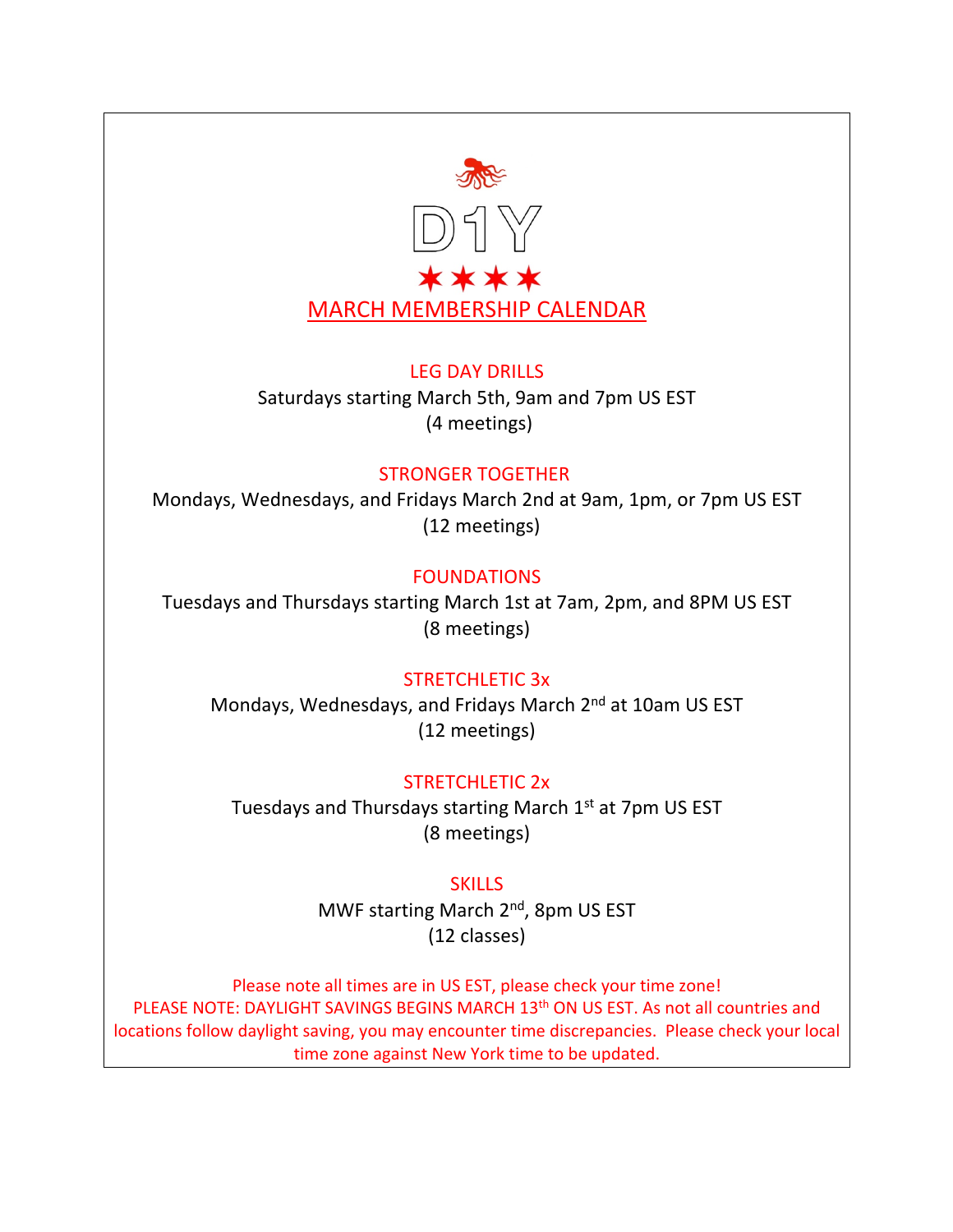Please make sure to sign in 5 mins prior to class start time, with the name you registered with: spouse/child/studio names or "ipad/iphone/phone numbers" aren't recognized and delay your entry. If you find yourself in the "waiting room" more than a few seconds, please check your name.

# **ZOOM CODES:**

Topic: SKILLS Time: March 2, 2022 20:00 Eastern Time (US and Canada) Every week on Wed, Mon, Fri, 12 occurrence(s)

Please download and import the following iCalendar (.ics) files to your calendar system. Weekly: https://us02web.zoom.us/meeting/tZMldugqz0jEtYQfzewtpSbYT59CPRtVb8O/ics?icsToken=98tyKuGvpjosEtGTuRGFRpwEGoj4M\_zwmCFEj 7dkrRn\_BjdHcjD0D9YXa5FPIszm

Join Zoom Meeting https://us02web.zoom.us/j/87816856982?pwd=a3F6Y0JrMU9PRU9CNUJrME16VEg1Zz09

Meeting ID: 878 1685 6982 Passcode: 900628 One tap mobile +13462487799,,87816856982#,,,,\*900628# US (Houston) +16699009128,,87816856982#,,,,\*900628# US (San Jose)

Dial by your location +1 346 248 7799 US (Houston) +1 669 900 9128 US (San Jose) +1 253 215 8782 US (Tacoma) +1 312 626 6799 US (Chicago) +1 646 558 8656 US (New York) +1 301 715 8592 US (Washington DC) Meeting ID: 878 1685 6982 Passcode: 900628 Find your local number: https://us02web.zoom.us/u/kdzbY3F9TB

Topic: LEG DAY DRILLS (9AM US EST) Time: Mar 5, 2022 09:00 Eastern Time (US and Canada) Every week on Sat, 4 occurrence(s)

Please download and import the following iCalendar (.ics) files to your calendar system.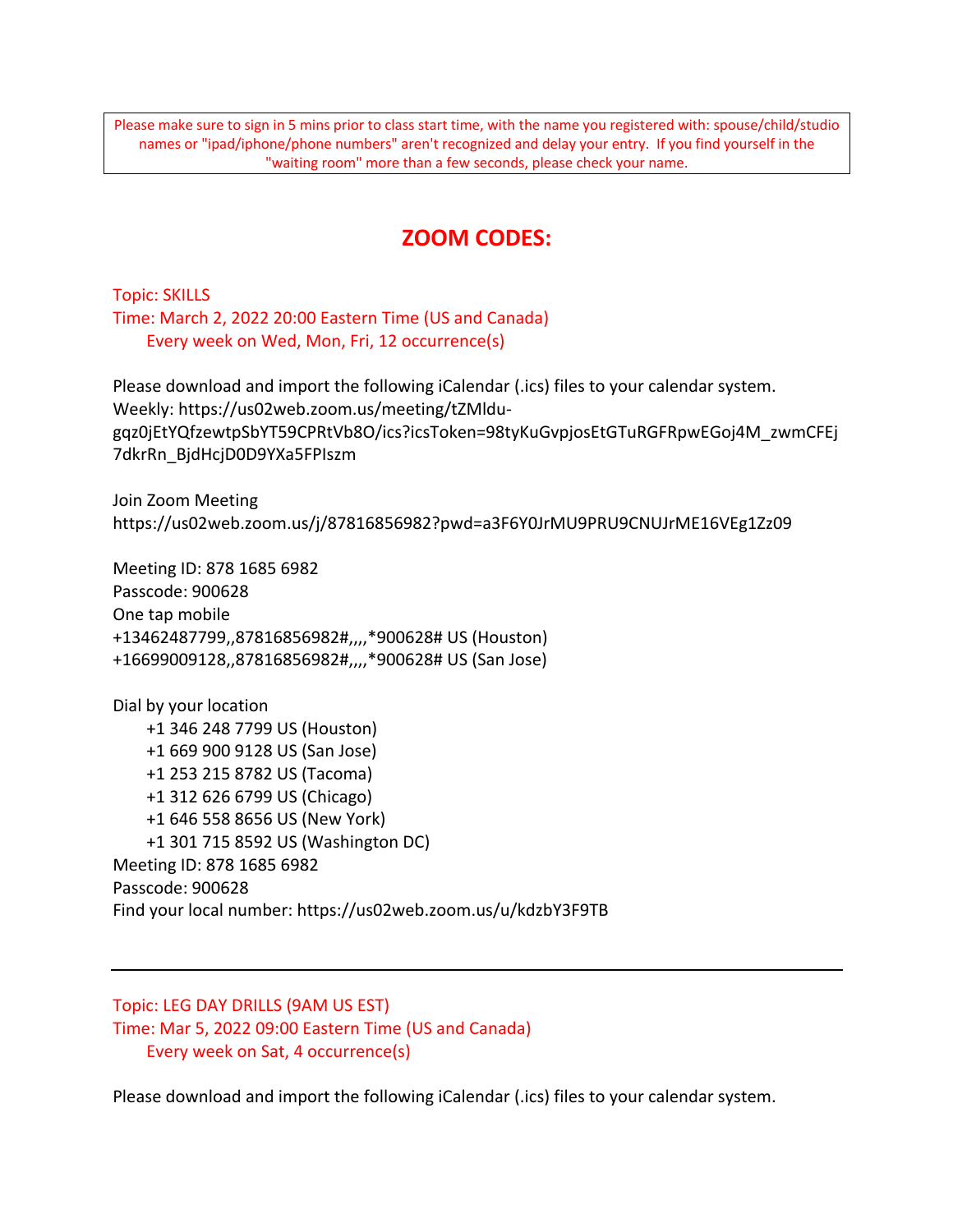Weekly: https://us02web.zoom.us/meeting/tZEtcOGpqDIrGdD8cyRPlytIIN9gtYKgim-- /ics?icsToken=98tyKuGtrjwiG9KcsRqDRpwMAo\_CWevwplhcjad5xBz8MRBfexffH8wbNaZGO9\_Z

Join Zoom Meeting https://us02web.zoom.us/j/85078169134?pwd=STJvenJxYUxqYk4vVi9aQUVpaC9xZz09

Meeting ID: 850 7816 9134 Passcode: 886882 One tap mobile +16699009128,,85078169134#,,,,\*886882# US (San Jose) +12532158782,,85078169134#,,,,\*886882# US (Tacoma)

Dial by your location +1 669 900 9128 US (San Jose) +1 253 215 8782 US (Tacoma) +1 346 248 7799 US (Houston) +1 646 558 8656 US (New York) +1 301 715 8592 US (Washington DC) +1 312 626 6799 US (Chicago) Meeting ID: 850 7816 9134 Passcode: 886882 Find your local number: https://us02web.zoom.us/u/kkgwKJxah

Topic: LEG DAY DRILLS Time: Mar 5, 2022 19:00 Eastern Time (US and Canada) Every week on Sat, 4 occurrence(s)

Please download and import the following iCalendar (.ics) files to your calendar system. Weekly:

https://us02web.zoom.us/meeting/tZYsdemoqzopEtfEq3tdYnkTALTKc6jHx9le/ics?icsToken=98t yKuGqrzkqGtGUsxGERpwQBYjoc\_TwmH5ej7dbuQ62FyRqbAjCF852GbEpGvDI

Join Zoom Meeting https://us02web.zoom.us/j/82120051383?pwd=VHZXMGpyUEcxS3hWZExaa0xuS1FDQT09

Meeting ID: 821 2005 1383 Passcode: 430596 One tap mobile +12532158782,,82120051383#,,,,\*430596# US (Tacoma) +13462487799,,82120051383#,,,,\*430596# US (Houston)

Dial by your location +1 253 215 8782 US (Tacoma)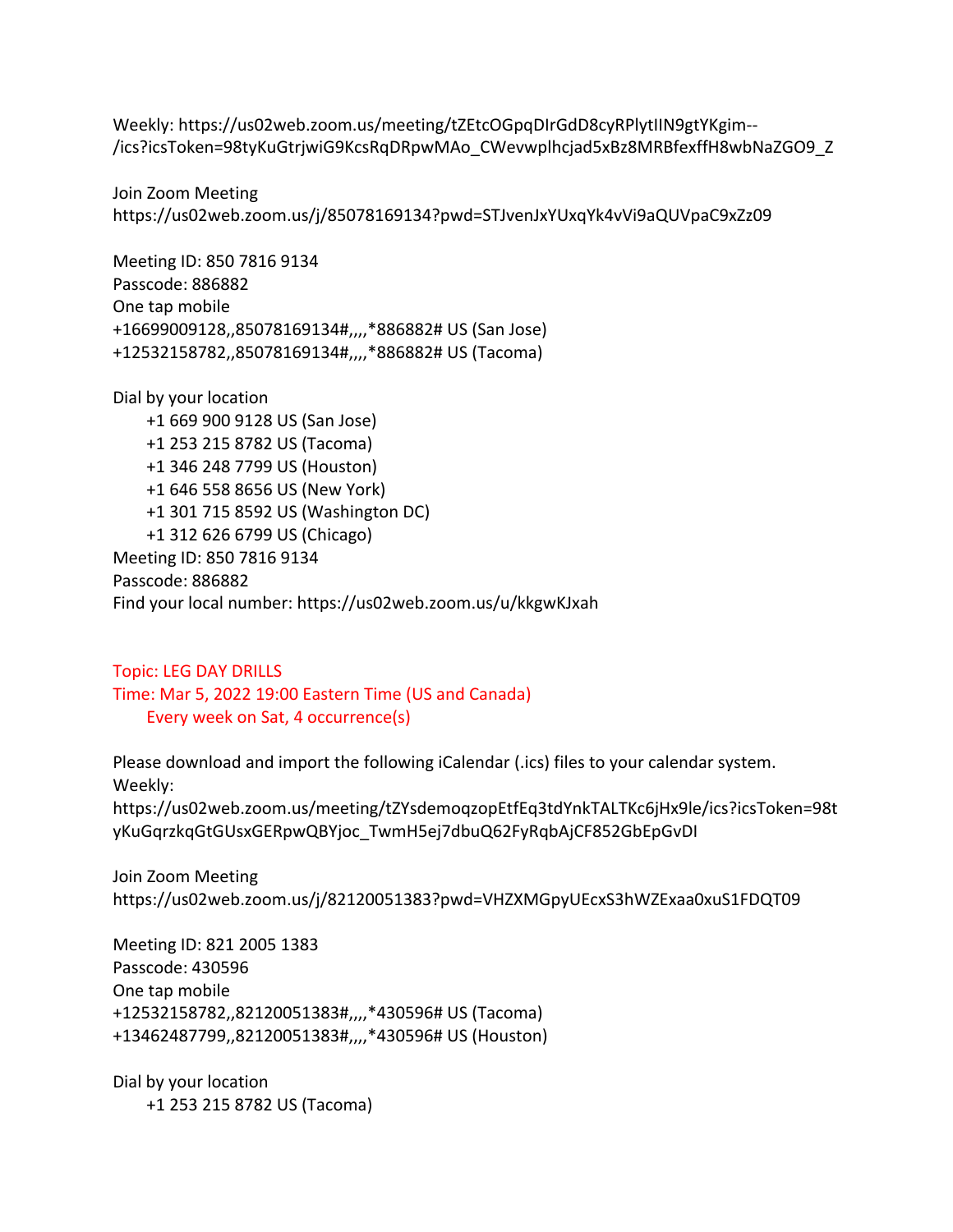+1 346 248 7799 US (Houston) +1 669 900 9128 US (San Jose) +1 301 715 8592 US (Washington DC) +1 312 626 6799 US (Chicago) +1 646 558 8656 US (New York) Meeting ID: 821 2005 1383 Passcode: 430596 Find your local number: https://us02web.zoom.us/u/krwFskH1v

#### Topic: STRONGER TOGETHER (9am US EST) Time: Mar 2, 2022 09:00 Eastern Time (US and Canada) Every week on Wed, Mon, Fri, 12 occurrence(s)

Please download and import the following iCalendar (.ics) files to your calendar system. Weekly: https://us02web.zoom.us/meeting/tZIqce2qrT0rE9AqobqcMdLw3jTYFLAufWSo/ics?icsToken=98tyKuGuq T0uGNeTsRCDRpwAB4\_oLOrztiFcj\_p8jRDnEiN-Zi\_hZeh2C5RTMc3W

Join Zoom Meeting https://us02web.zoom.us/j/86764236194?pwd=S0Q0ckU5cUI1QVJWajRhLzRWN0Nudz09

Meeting ID: 867 6423 6194 Passcode: 068565 One tap mobile +13462487799,,86764236194#,,,,\*068565# US (Houston) +16699009128,,86764236194#,,,,\*068565# US (San Jose)

Dial by your location +1 346 248 7799 US (Houston) +1 669 900 9128 US (San Jose) +1 253 215 8782 US (Tacoma) +1 312 626 6799 US (Chicago) +1 646 558 8656 US (New York) +1 301 715 8592 US (Washington DC) Meeting ID: 867 6423 6194 Passcode: 068565 Find your local number: https://us02web.zoom.us/u/kdaKAdtYy9

Topic: STRONGER TOGETHER (1PM US EST) Time: Mar 2, 2022 13:00 Eastern Time (US and Canada) Every week on Wed, Mon, Fri, 12 occurrence(s)

Please download and import the following iCalendar (.ics) files to your calendar system.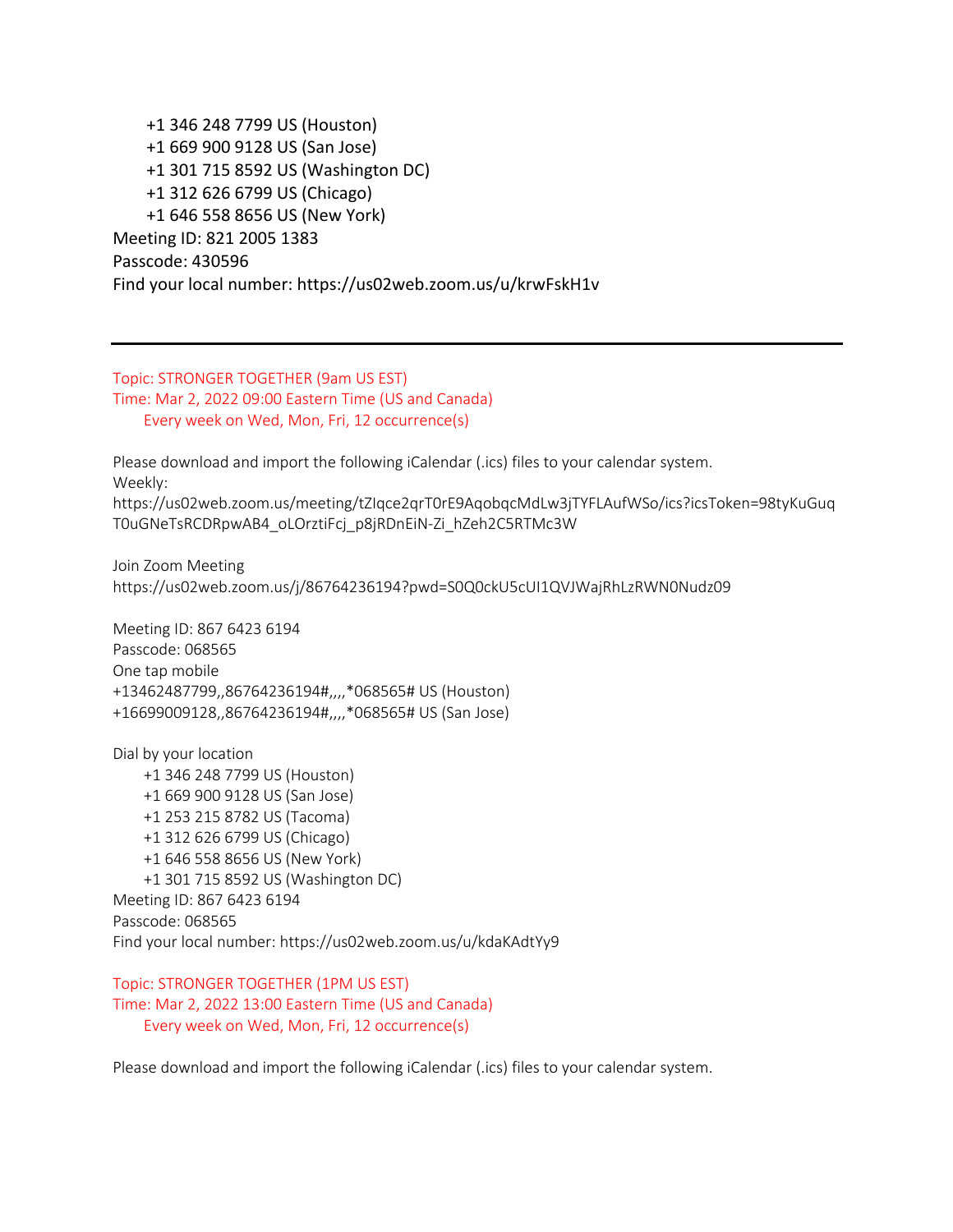Weekly:

https://us02web.zoom.us/meeting/tZApceqtqjMoGN2z5eUT8MlLXB30\_WXZYzxb/ics?icsToken=98tyKuGs qj0pH9CdshuORpwIBo\_ob-\_wiFxBjY0PhkrgNhQLTw\_aDsARYo1IKOLp

Join Zoom Meeting https://us02web.zoom.us/j/84463548229?pwd=d2dDK29IT3pVWjRPM09PZS90WGcvUT09

Meeting ID: 844 6354 8229 Passcode: 648546 One tap mobile +16699009128,,84463548229#,,,,\*648546# US (San Jose) +12532158782,,84463548229#,,,,\*648546# US (Tacoma)

Dial by your location +1 669 900 9128 US (San Jose) +1 253 215 8782 US (Tacoma) +1 346 248 7799 US (Houston) +1 646 558 8656 US (New York) +1 301 715 8592 US (Washington DC) +1 312 626 6799 US (Chicago) Meeting ID: 844 6354 8229 Passcode: 648546 Find your local number: https://us02web.zoom.us/u/kd7jMPzxse

Topic: STRONGER TOGETHER (7PM US EST) Time: Mar 2, 2022 19:00 Eastern Time (US and Canada) Every week on Wed, Mon, Fri, 12 occurrence(s)

Please download and import the following iCalendar (.ics) files to your calendar system. Weekly: https://us02web.zoom.us/meeting/tZIsceioqTMrH920Y4sXvXUVa5eD67nFAMLm/ics?icsToken=98tyKuGu rz0rGtOdsRyORpwABY\_od\_TwtlxcgvoPzCaxEBhFWjbAN7dHFuQoHv7x

Join Zoom Meeting https://us02web.zoom.us/j/86161078159?pwd=UStIYVdBR0Z3RUtGWkdBR3ZqbXJLZz09

Meeting ID: 861 6107 8159 Passcode: 486345 One tap mobile +16699009128,,86161078159#,,,,\*486345# US (San Jose) +12532158782,,86161078159#,,,,\*486345# US (Tacoma)

Dial by your location +1 669 900 9128 US (San Jose) +1 253 215 8782 US (Tacoma) +1 346 248 7799 US (Houston) +1 646 558 8656 US (New York)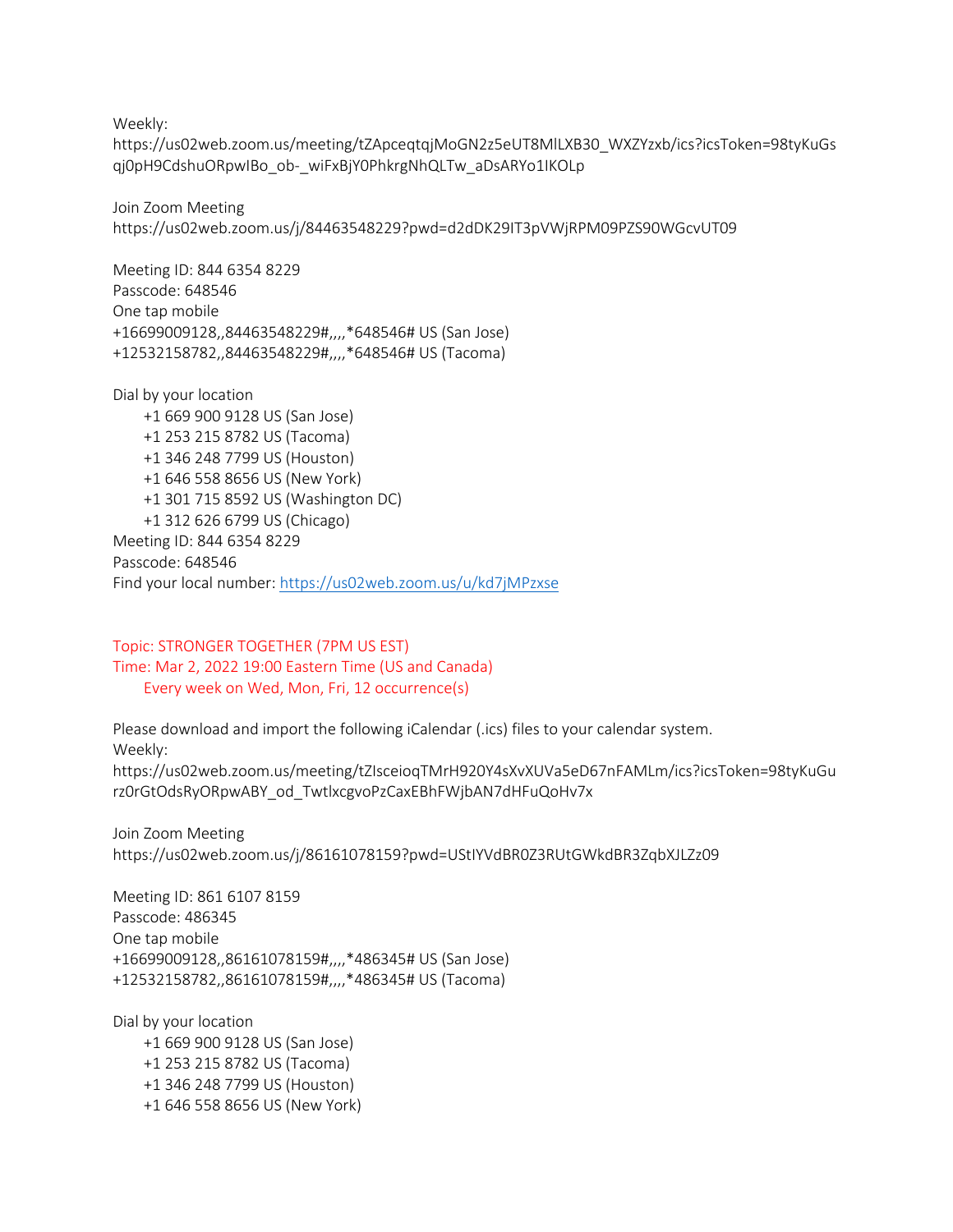+1 301 715 8592 US (Washington DC) +1 312 626 6799 US (Chicago) Meeting ID: 861 6107 8159 Passcode: 486345 Find your local number: https://us02web.zoom.us/u/kcvtq58rKt

#### Topic: FOUNDATIONS Time: Mar 1, 2022 07:00 Eastern Time (US and Canada) Every week on Tue, Thu, 8 occurrence(s)

Please download and import the following iCalendar (.ics) files to your calendar system. Weekly: https://us02web.zoom.us/meeting/tZYtcmhqzIvGNIxZelfdT8RXqiJR8ODRiP9/ics?icsToken=98tyKuGqrj8qE9GctRuBRpwQAogc\_PwmFhYjY10hCXgDyZXVlvEDvNLGIAnP\_zi

Join Zoom Meeting https://us02web.zoom.us/j/82040959526?pwd=YjZKTS9ZZmg3WnpCRFFwTVdFenFLZz09

Meeting ID: 820 4095 9526 Passcode: 969375 One tap mobile +13462487799,,82040959526#,,,,\*969375# US (Houston) +16699009128,,82040959526#,,,,\*969375# US (San Jose)

Dial by your location

 +1 346 248 7799 US (Houston) +1 669 900 9128 US (San Jose) +1 253 215 8782 US (Tacoma) +1 312 626 6799 US (Chicago) +1 646 558 8656 US (New York) +1 301 715 8592 US (Washington DC) Meeting ID: 820 4095 9526 Passcode: 969375 Find your local number: https://us02web.zoom.us/u/keeWySBfn

Topic: FOUNDATIONS (2PM US EST) Time: Mar 1, 2022 14:00 Eastern Time (US and Canada) Every week on Tue, Thu, 8 occurrence(s)

Please download and import the following iCalendar (.ics) files to your calendar system. Weekly: https://us02web.zoom.us/meeting/tZctdOGuqzwpG9H3W1fZwPXEPhM2e7OWa24e/ics?icsToken=98ty KuGrrjgiHNGSsxiCRpwqAojCWe7wmGZejfp1zyi0BRpEUjvTBupvYLcoP-\_R

Join Zoom Meeting https://us02web.zoom.us/j/83038657315?pwd=MFpzR004R1pLYXIzT1labjNKb0JnQT09

Meeting ID: 830 3865 7315 Passcode: 732604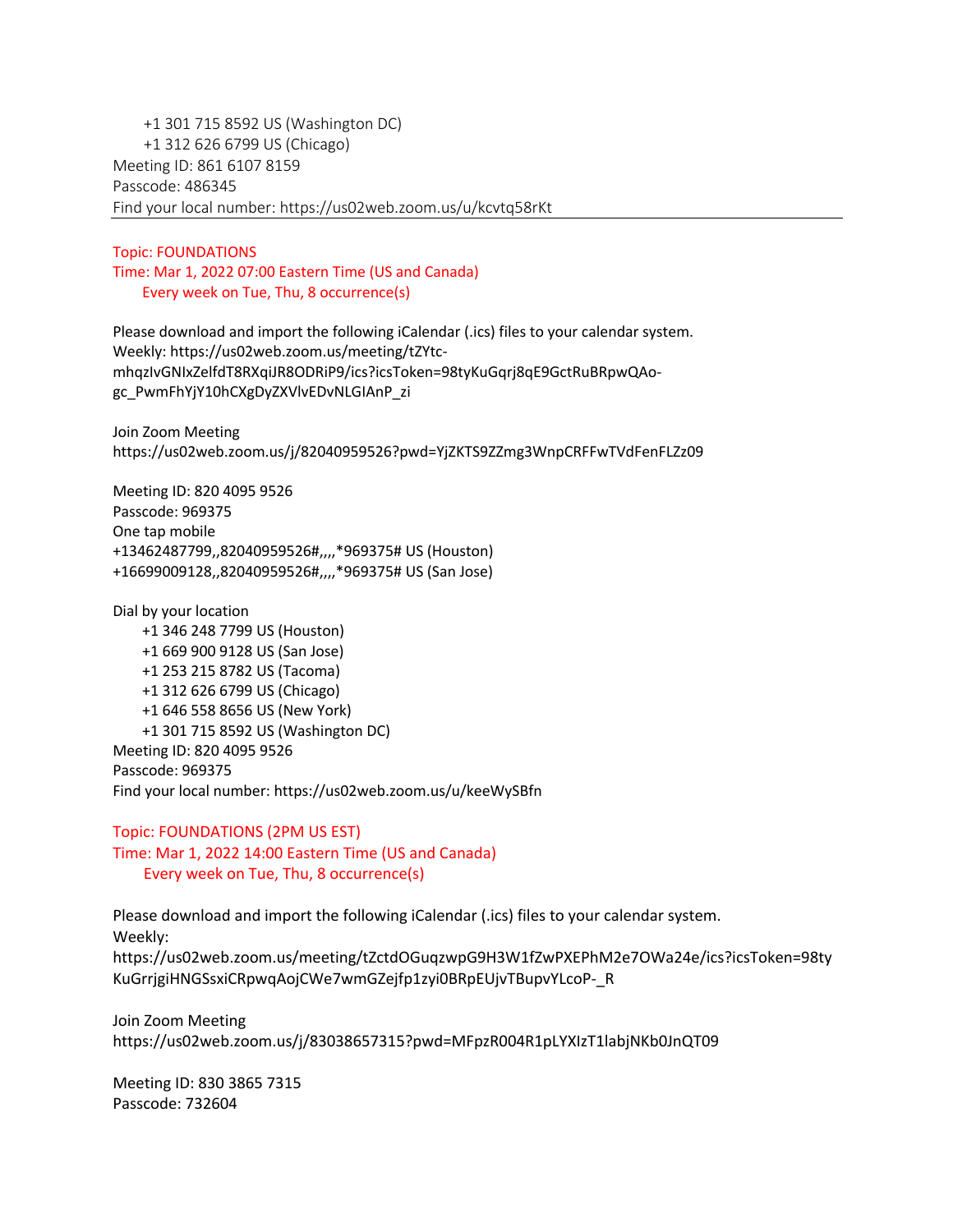One tap mobile +16699009128,,83038657315#,,,,\*732604# US (San Jose) +12532158782,,83038657315#,,,,\*732604# US (Tacoma)

Dial by your location +1 669 900 9128 US (San Jose) +1 253 215 8782 US (Tacoma) +1 346 248 7799 US (Houston) +1 646 558 8656 US (New York) +1 301 715 8592 US (Washington DC) +1 312 626 6799 US (Chicago) Meeting ID: 830 3865 7315 Passcode: 732604 Find your local number: https://us02web.zoom.us/u/kdC5Swlv5c

Topic: FOUNDATIONS (8PM US EST) Time: Mar 1, 2022 20:00 Eastern Time (US and Canada) Every week on Tue, Thu, 8 occurrence(s)

Please download and import the following iCalendar (.ics) files to your calendar system. Weekly: https://us02web.zoom.us/meeting/tZctce6oqD0jE9N5zt4Vpq9wQzcy\_UBBUy9z/ics?icsToken=98tyKuGrr j0tGtKTuRCARpwqAo\_oKPTwpiFEj\_pzyQXxVxZDc1rhB\_hBK41KMvrl

Join Zoom Meeting https://us02web.zoom.us/j/83067066997?pwd=c1VFYmhYcmM5NDVwWk1uZ1BzdXNZZz09

Meeting ID: 830 6706 6997 Passcode: 377637 One tap mobile +16699009128,,83067066997#,,,,\*377637# US (San Jose) +12532158782,,83067066997#,,,,\*377637# US (Tacoma)

Dial by your location +1 669 900 9128 US (San Jose) +1 253 215 8782 US (Tacoma) +1 346 248 7799 US (Houston) +1 646 558 8656 US (New York) +1 301 715 8592 US (Washington DC) +1 312 626 6799 US (Chicago) Meeting ID: 830 6706 6997 Passcode: 377637 Find your local number: https://us02web.zoom.us/u/kbC91A55wd

Topic: STRETCHLETIC (3xWKLY) Time: Mar 2, 2022 10:00 Eastern Time (US and Canada)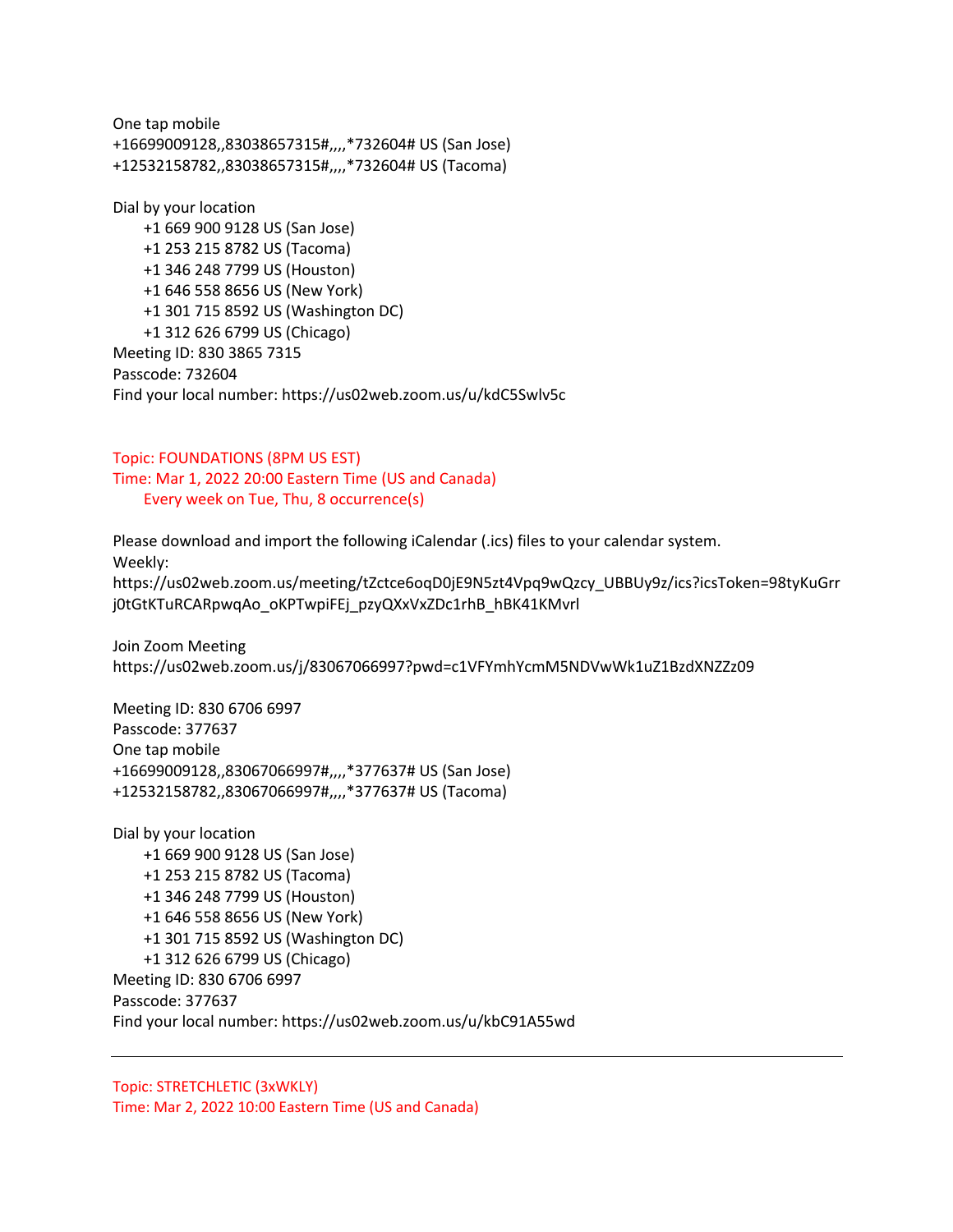Every week on Wed, Mon, Fri, 12 occurrence(s)

Please download and import the following iCalendar (.ics) files to your calendar system. Weekly: https://us02web.zoom.us/meeting/tZcvdehrz0vH9X7PR9QlfpeyO8Esj7Zxnnd/ics?icsToken=98tyKuGrrDksE9WTtRyGRpwqAIjoM\_PzmCFYgvplyy\_XWhFfZ BPzL80aF6F1R-LI

Join Zoom Meeting https://us02web.zoom.us/j/83226916551?pwd=cXViNUdicVVyaFlpRTRUZTJxU1NKZz09

Meeting ID: 832 2691 6551 Passcode: 480692 One tap mobile +12532158782,,83226916551#,,,,\*480692# US (Tacoma) +13462487799,,83226916551#,,,,\*480692# US (Houston)

Dial by your location +1 253 215 8782 US (Tacoma) +1 346 248 7799 US (Houston) +1 669 900 9128 US (San Jose) +1 301 715 8592 US (Washington DC) +1 312 626 6799 US (Chicago) +1 646 558 8656 US (New York) Meeting ID: 832 2691 6551 Passcode: 480692 Find your local number: https://us02web.zoom.us/u/keb4W8AHW9

#### Topic: STRETCHLETIC (TWICE WK) Time: Mar 1, 2022 19:00 Eastern Time (US and Canada) Every week on Tue, Thu, 8 occurrence(s)

Please download and import the following iCalendar (.ics) files to your calendar system. Weekly:

https://us02web.zoom.us/meeting/tZcqduyqrjksE9Rhu3rLA48JY4CLG9BfhFmY/ics?icsToken=98 tyKuGrqTovGNSXthCHRpwqB4j4Z-rziHpdj\_pvlAq2EQxyNlvcD7ZhHpUmMt7Y

Join Zoom Meeting https://us02web.zoom.us/j/83715202690?pwd=c1lkM1hvY0JnZm1qWlA3UXNJSzBTdz09

Meeting ID: 837 1520 2690 Passcode: 484900 One tap mobile +16699009128,,83715202690#,,,,\*484900# US (San Jose) +12532158782,,83715202690#,,,,\*484900# US (Tacoma)

Dial by your location